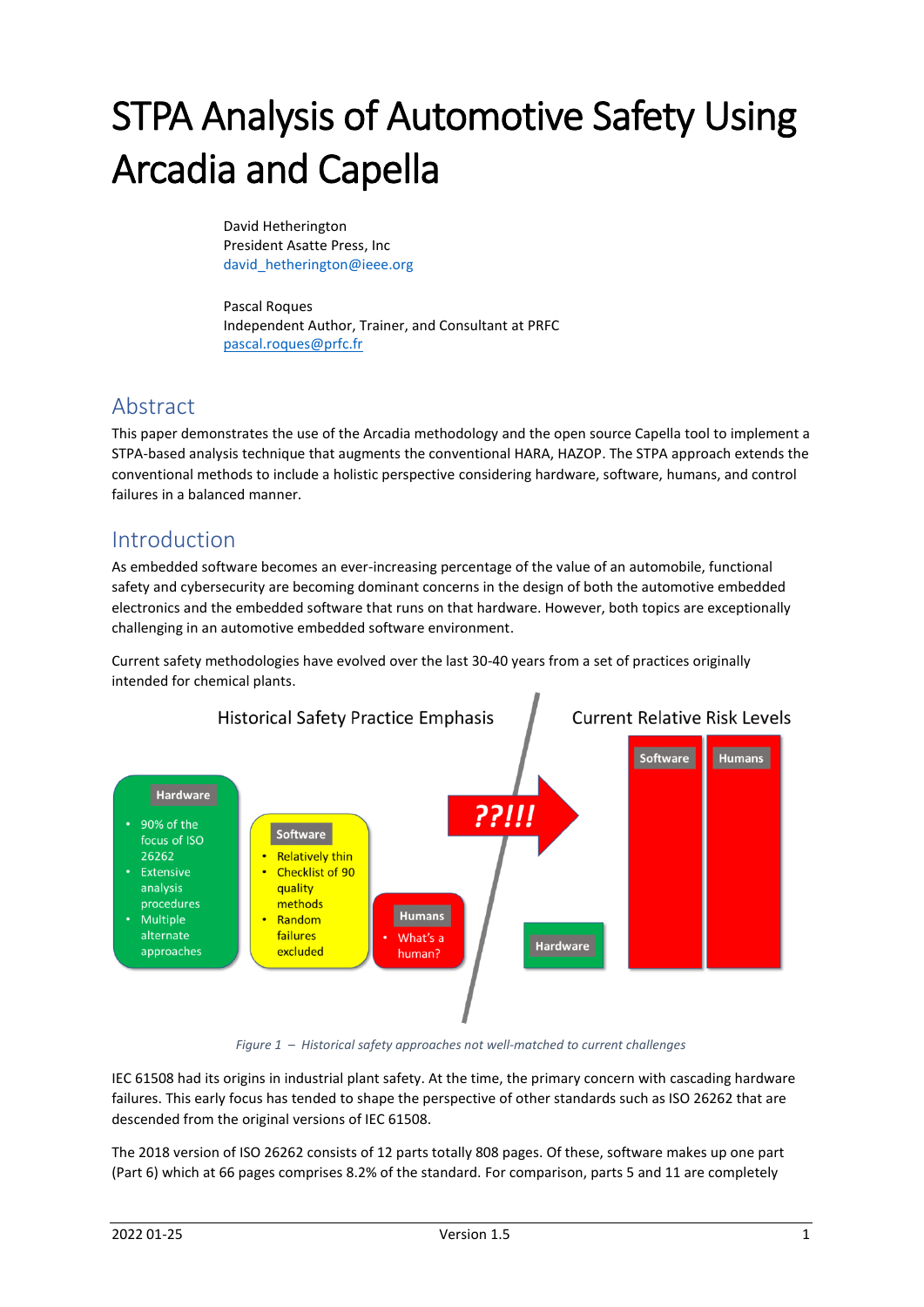about hardware (288 pages). Parts 8, 9, and 10 are nominally applicable to both hardware and software, but a close examination of the detailed recommendations in these parts (For example Part 9, 7.4.4) reveals an almost complete focus on hardware as well. (Another 200 pages).

As for software, part 6 itself consists of 15 tables listing well-established quality techniques in bullet form.

| <b>Notations</b>                                                                                                                                                                                                                                               |                               |  | <b>ASIL</b> |         |      |  |  |
|----------------------------------------------------------------------------------------------------------------------------------------------------------------------------------------------------------------------------------------------------------------|-------------------------------|--|-------------|---------|------|--|--|
|                                                                                                                                                                                                                                                                |                               |  | B           |         | D    |  |  |
| 1a                                                                                                                                                                                                                                                             | Natural language <sup>a</sup> |  |             | $^{++}$ | $++$ |  |  |
| 1 <sub>b</sub>                                                                                                                                                                                                                                                 | Informal notations            |  |             | $+$     | ÷    |  |  |
| 1c                                                                                                                                                                                                                                                             | Semi-formal notationsb        |  | $\ddot{}$   | $++$    | $++$ |  |  |
| 1 <sub>d</sub><br>Formal notations                                                                                                                                                                                                                             |                               |  |             | $\pm$   | +    |  |  |
| Natural language can complement the use of notations for example where some topics are more readily expressed in<br>a<br>natural language or providing explanation and rationale for decisions captured in the notation.                                       |                               |  |             |         |      |  |  |
| <b>b</b><br>Semi-formal notations can include pseudocode or modelling with UML®, SysML®, Simulink® or Stateflow®.                                                                                                                                              |                               |  |             |         |      |  |  |
| <b>NOTE</b><br>UML®, SysML®, Simulink® and Stateflow® are examples of suitable products available commercially. This<br>information is given for the convenience of users of this document and does not constitute an endorsement by ISO of these<br>products. |                               |  |             |         |      |  |  |

| Table 2 - Notations for software architectural design |
|-------------------------------------------------------|
|-------------------------------------------------------|

#### <span id="page-1-0"></span>*Figure 2 – Example table from ISO 26262 Part 6 (2018)*

[Figure 2](#page-1-0) above is an example of the thin nature of the standard when it comes to software. The entire topic of model-based engineering is reduced to a single bullet: "semi-formal notations". Model-based engineering is a huge topic, and the standard provides no depth of thinking about what one might be trying to accomplish with the use of these techniques. Although some work was done between the 2011 and 2018 versions of the standard to improve part 6, the recommendations are still weak when it comes to specific methods for dealing with emergent behavior in software system- of-systems. Interactions with humans are not considered at all. Artificial Intelligence and other types of software with behavior that is not deterministic by design is out of scope in ISO 26262. 1

The main difficulty with classical automotive safety techniques is that they have become somewhat of a victim of their own success. The hardware reliability of automotive components has improved by orders of magnitude since the 1980s when the industry started thinking in earnest about the problem. On the other hand, the amount and complexity of the software in and around the vehicle has exploded. Even without artificial intelligence, vehicles are already streaming data into the cloud and downloading software updates from the cloud. The complexity of systems like the infotainment system one would find in a current competitive minivan are far beyond the wildest imagination of the 1980s engineers who laid the groundwork for current safety practices. Overwhelmed drivers are a real problem. Software that is so complex that it exhibits what might as well be random failures is also a problem. Our automotive functional safety processes are balanced to fit the challenges of the 1980s, not the challenges of the 2020s.

The "System-Theoretic Process Analysis" or "STPA" hazard analysis technique addresses many of the weaknesses listed above. During the hazard analysis process, STPA looks at control loops within the system. In the STPA technique, hazards are posed by unsafe control actions. This technique is quite helpful in that any of the elements in the loop can be hardware, software, or human. For example, if the controlled process is keeping a car in its lane on the highway, the "process model" that might fail could be the driver's perception of where the lane is. With the STPA technique, we have an analysis approach that can more evenly and uniformly consider software and humans in the loop. Even better, we do *not* have to assume that the software or the humans are "deterministic" for the analysis technique to work.

The first question is what sort of tool, if any, we should use for STPA. Many instructors of STPA apparently discourage the use of modeling tools, perhaps out of fear that the modeling tool will introduce some sort of tunnel vision regarding the system.

<sup>&</sup>lt;sup>1</sup> The ISO 26262 community has developed the separate SOTIF standard to address this gap. See [\[3\]](#page-9-0)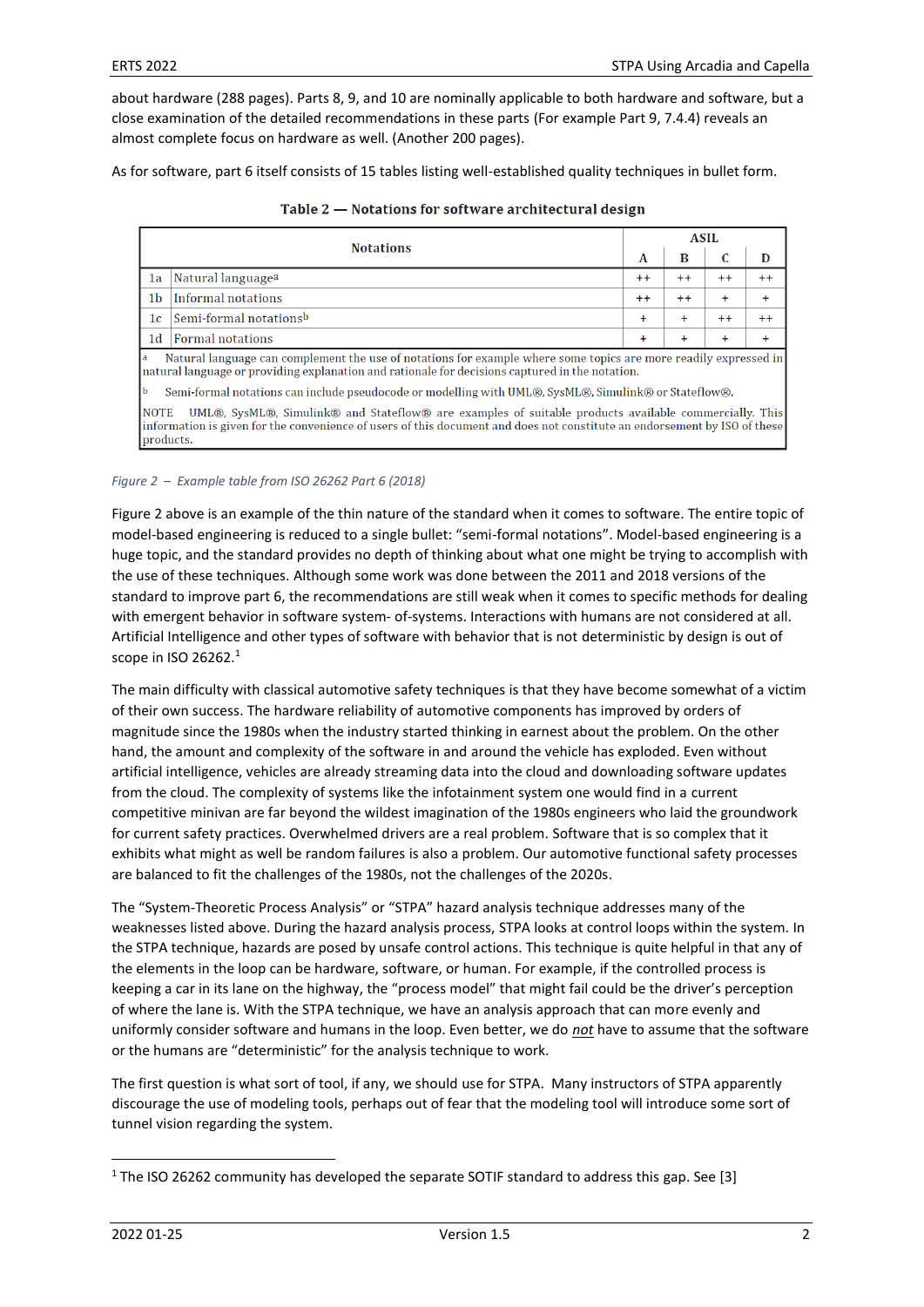

While that concern cannot be discounted, an actual safety analysis at the scale needed for a commercial vehicle is simply not feasible without tooling.

By the time a vehicle first rolls off of the assembly line, the vehicle maker and its multiple tiers of suppliers will have worked their way through hundreds of thousands of context elements, system elements, hazards, failures, effects, and other related information. This scale of analysis simply cannot be done with paper and clipboard or even with spreadsheets. Intelligent modeling tools are mandatory. It is not feasible to design a current generation commercial automobile without them.

A number of suppliers make purpose-built safety analysis tools. Many of these purpose-built safety analysis tools include "SysML-like" features that are tailored for safety analysis work. Some tools also claim support for STPA. Unfortunately, neither author has current license for any of these tools. As such, the authors are not in a position to evaluate these sorts of purpose-built tools and they are out of scope for this paper.

That leaves model-based systems engineering (MBSE) tools as candidates for conquering the complexity that would be involved in a full-scale STPA analysis of an entire vehicle or a large subsystem within a vehicle. Within the field of MBSE tools, SysML tools are obvious candidates for performing this sort of analysis and many companies do at least some parts of their safety architecture work using SysML tools. Both authors are quite familiar with SysML tools. In fact, David Hetherington publishes beginner books for SysML tools and uses SysML tools regularly for functional safety modeling.

Recently, however, the authors have begun collaborating on a beginner book for the Capella tool and the Arcadia method. During this work, the authors noticed that Arcadia has some special characteristics that are well-suited for functional safety work and STPA in particular. This rest of this paper will demonstrate an approach to using the open source Capella tool and the Arcadia methodology<sup>3</sup> to perform the STPA analysis. The specific MBSE features of the tool and method that are convenient for STPA analysis will be highlighted.

### Getting to the Starting Line

There are a few things we need to do to get to the starting line to use the analysis technique laid out in the STPA Handbook.<sup>4</sup>

### System of Interest

Our system of interest is the "Bold Truck" Electric Sport Utility Vehicle.



*Figure 4 – The Bold Truck electric sport utility vehicle*

<span id="page-2-0"></span><sup>&</sup>lt;sup>2</sup> See [\[2\]](#page-9-1) Adapted from STPA Handbook Figure 2.6 on page 23

<sup>3</sup> See **Erreur ! Source du renvoi introuvable.**

<sup>4</sup> See [\[2\]](#page-9-1) to download the STPA Handbook.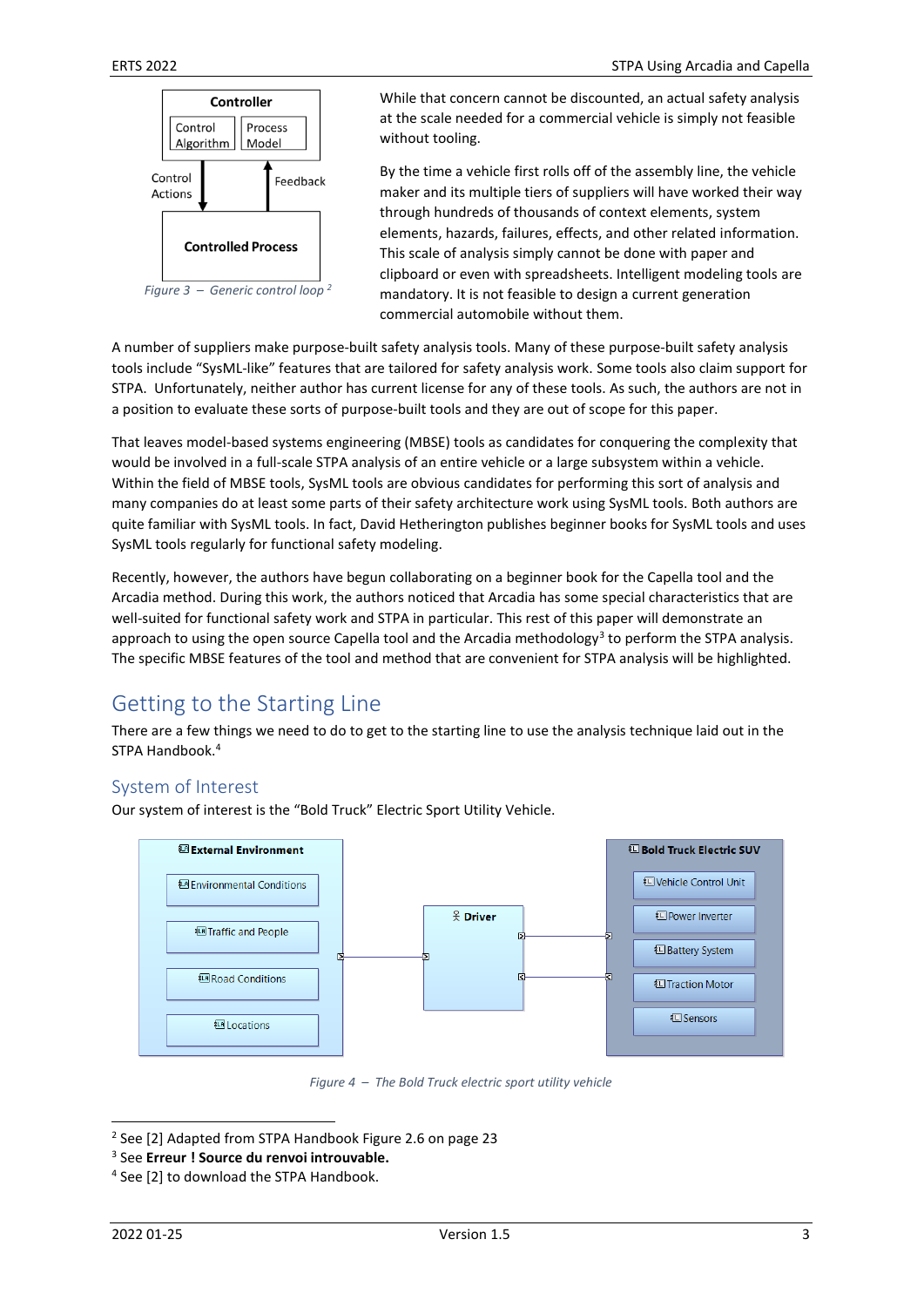[Figure 4](#page-2-0) shows the truck in its context. Of course, the truck would have a lot of other subsystems. For this paper, however, we are going to focus on a "narrow slice" to explore how STPA would be used to model safety hazards in the control of the electric motor. 5

#### Modeling Setup

For this paper, we used Capella 5.1. We also installed the requirements add-on. <sup>6</sup>

#### Analysis Procedure

For the context analysis, we will follow the definition of "TypicalAutomotiveSituation" from the OMG Risk Analysis Modeling Language (RAML) 1.0 Beta specification<sup>7</sup> with the modification that we will replace the word "Typical" with the word "Valid", the word "Typical" being a little too open-ended for our purposes.

In order to keep the size of this paper manageable, we will focus on just one valid situation.

| <b>Name</b>    | <b>Vehicle Usage</b> | <b>Traffic and People</b>  | <b>Road Condition</b> | Location      | Environmental<br><b>Condition</b> |
|----------------|----------------------|----------------------------|-----------------------|---------------|-----------------------------------|
| <b>Freeway</b> | Driving forward      | Light traffic. Nearest car | Clean, dry,           | Public high-  | Warm, sunny, dry,                 |
|                | at $>100$ km/hr      | is 15 seconds away.        | asphalt               | speed highway | normal humidity                   |

*Table 1 – Valid automotive situation*

A real-life analysis of an entire vehicle would start with a large number of such situations, perhaps 100 or more. For example, the control actions and hazards for backing out of a driveway would be quite different from those for driving on a freeway. Likewise, driving in snow or rain would present different control behaviors than driving in nice weather.

The first thing we will model is the Freeway valid automotive situation.

Below is a specific Arcadia diagram called "Contextual System Actors", modeled at "System Analysis" level. The Bold Truck Electric SUV is considered as a "black box", and all external entities are called "Actors" (as in UML and SysML). We used the "constraint" concept, still as in UML and SysML and noted with {c}, to model the qualifying scope constraints of the valid automotive situation.



*Figure 5 – The Freeway valid automotive situation*

With the context defined, we can proceed with the steps laid out in the STPA Handbook.

# STPA Step 1: Define the Purpose of the Analysis

Let us start now with the first STPA step: "Define Purpose of the Analysis".

<sup>&</sup>lt;sup>5</sup> See [\[5\]](#page-9-2) for an excellent discussion of the functionality and safety concerns for such a power inverter.

<sup>6</sup> See [\[7\]](#page-9-3) for download of Capella and also the requirements add-on

<sup>7</sup> See [\[4\]](#page-9-4) Figure 9.124 - TypicalAutomotiveSituation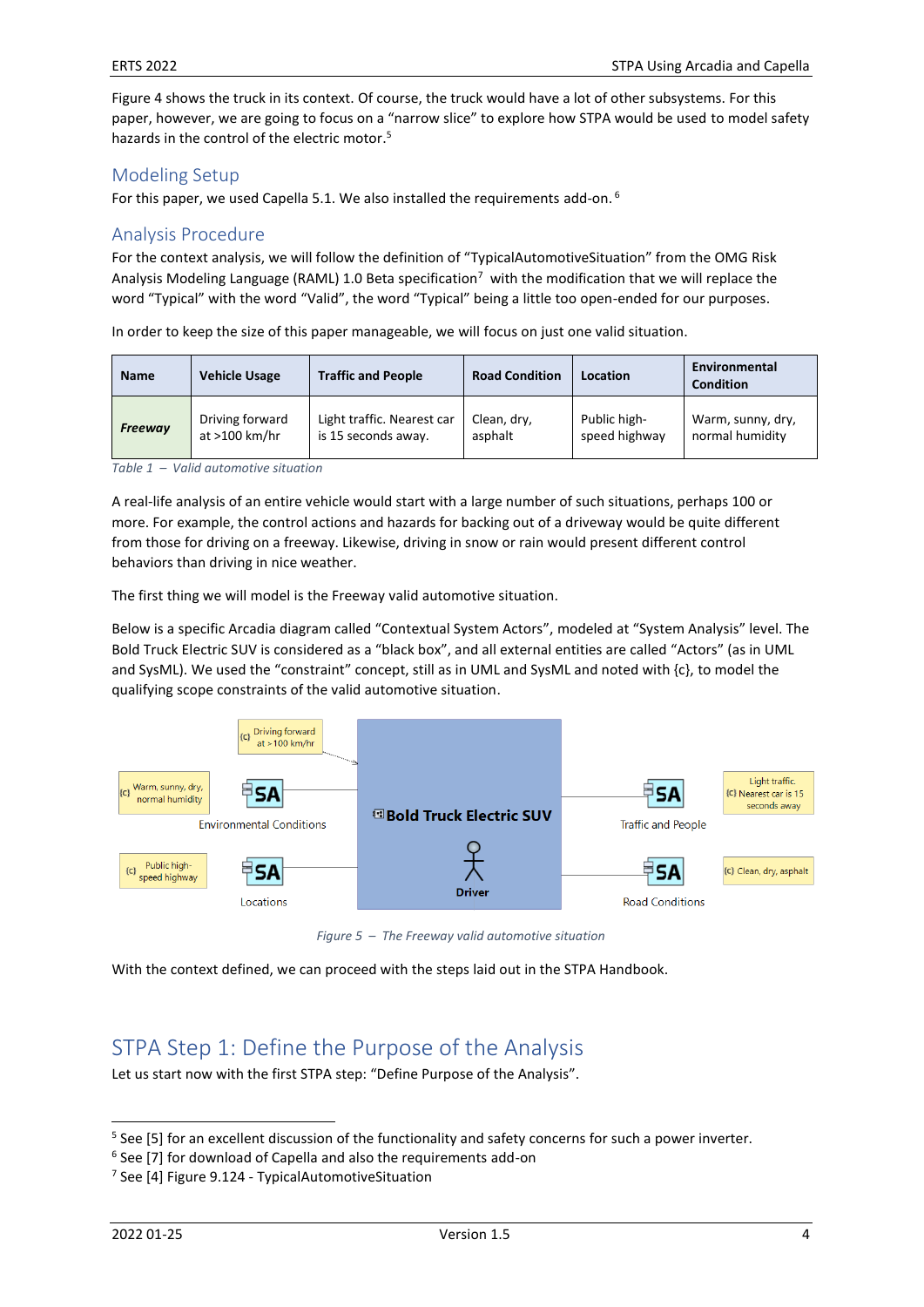

*Figure 6 – STPA Step 1: Define the purpose of the analysis<sup>8</sup>*

The first step consists of four parts:

- 1. Identify losses
- 2. Identify system-level hazards
- 3. Identify system-level constraints
- 4. Refine hazards (optional)

#### Identify Losses

In the first step, we need to identify the potential losses at the system level.<sup>9</sup>

| "Loss"<br><b>Injury/Death Vehicle Occupant</b>                                | "Loss"<br><b>Damage to Vehicle</b>             | "Loss"<br><b>Damage to Environment</b>                                                         |
|-------------------------------------------------------------------------------|------------------------------------------------|------------------------------------------------------------------------------------------------|
| $Id = L-1$<br>Text = Occupant of the Bold Truck suffers<br>an injury or dies. | $Id = L-4$<br>Text = Damage to the Bold Truck. | $Id = L-6$<br>Text = Damage to road, signs, buildings,<br>or other objects in the environment. |
| "Loss"                                                                        | "Loss"                                         | "Loss"                                                                                         |
| Injury/Death Other Vehicle Occupant                                           | <b>Damage to Other Vehicle</b>                 | <b>Injury/Death Pedestrian</b>                                                                 |

*Figure 7 – Freeway: identify losses*

In order to capture the losses in the model, we have created a new requirement type, using the Capella "Requirements viewpoint" add-on. For the Ids we follow the convention shown in the STPA Handbook.

#### Identify System-level Hazards

The next step is to identify the system-level hazards and tie them to losses. A key point here is that the methodology and the tool can help, but it is ultimately the humans who identify the hazards. The methodology and the tool merely provide a framework to stimulate productive thinking and help keep track of the hazards identified by the humans.



*Figure 8 – Freeway: identify system-level hazards*

<sup>&</sup>lt;sup>8</sup> See [\[2\]](#page-9-1) Adapted from STPA Handbook Figure 2.2 on page 15

<sup>&</sup>lt;sup>9</sup> See [\[2\]](#page-9-1) page 16 for the formal definition of a loss.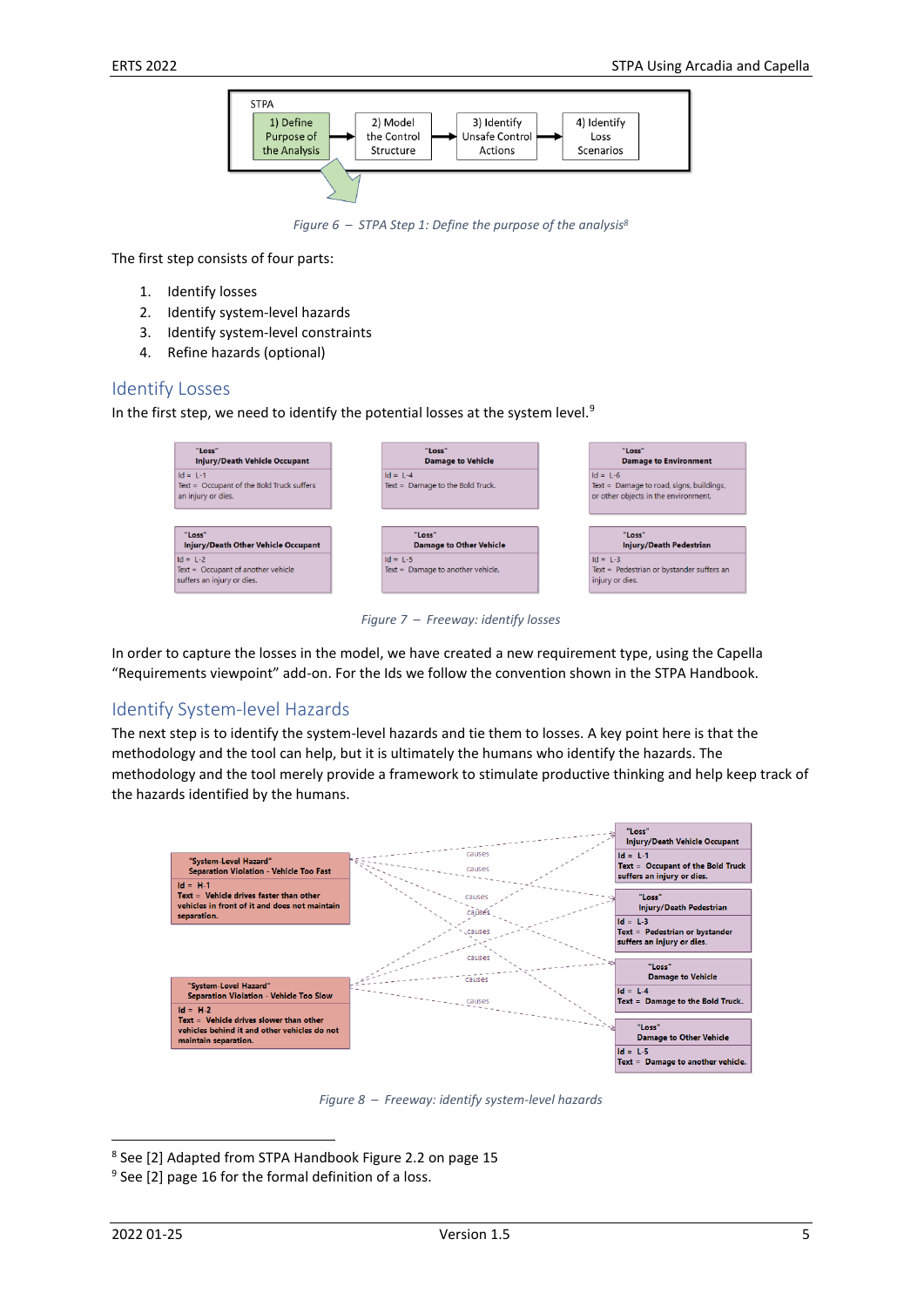Here we create a "system-level hazard" type and the "causes" relationship. As it turns out, all of the hazards that we have identified can cause all of the losses. That is a coincidence and would not be the case in general.

#### Identify System-level Constraints

Here the goal is to identify constraints that will prevent or at least mitigate the hazards identified in the previous step and thereby prevent the losses from occurring.

| "System-Level Constraint"<br><b>Prevent Unexpected Braking</b>       |           | $\overline{\phantom{a}}_\mathbf{\odot}$ "System-Level Hazard" $\overline{\phantom{a}}$<br><b>Separation Violation - Vehicle Too Slow</b> |  |
|----------------------------------------------------------------------|-----------|------------------------------------------------------------------------------------------------------------------------------------------|--|
| $Id = SC-1$<br>Text = The vehicle shall avoid<br>unexpected braking. | mitigates | $Id = H-2$<br>Text = Vehicle drives slower than other vehicles<br>behind it and other vehicles do not maintain<br>separation.            |  |

*Figure 9 – Freeway: System-level constraints*

<span id="page-5-0"></span>In the interest of brevity, we have shown only one system-level constraint here.

# STPA Step 2: Model the Control Structure

Now we are ready to proceed to the second STPA step: "Model the Control Structure".



*Figure 10 – STPA Step 2: Model the control structure<sup>10</sup>*

The first level of control loop is between the driver and the vehicle with input from the weather and scenery.



*Figure 11 – Control loop: driver, vehicle, and weather/scenery*

This is our first option for an Arcadia diagram to show a control loop. We used a "System Architecture Blank" diagram in Capella, which is similar to a SysML internal block diagram (*ibd*). The light blue rectangles represent external actors, as i[n Figure 4.](#page-2-0) Notice that small arrow icons inside the ports indicate the direction of flow between the structural blocks (system / actors). As the vehicle moves, the changing position of the vehicle in the environment causes changing visual feedback to the driver. The visual feedback from the environment as well as potential alerts from the vehicle itself cause the driver to take action to increase, decrease, or maintain speed as needed.

<sup>10</sup> Se[e \[2\]](#page-9-1) Adapted from STPA Handbook Figure 2.5 on page 22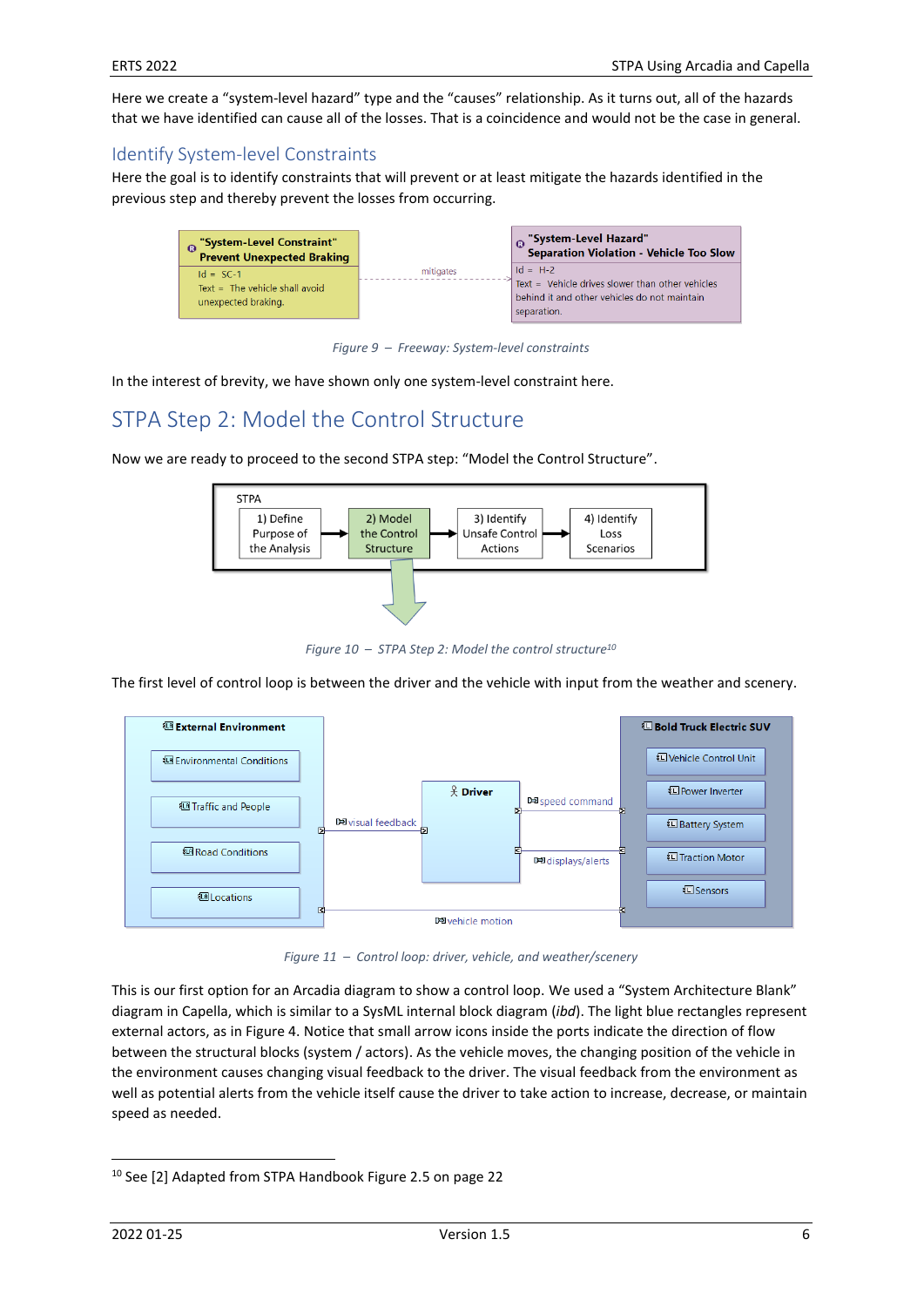

*Figure 12 – Level 2: Power inverter internal control loop with Arcadia functions and functional exchanges*

Within the vehicle, the power inverter controls the motors. The main subsystems involved, as shown in [Figure](#page-2-0)  [4](#page-2-0), are now connected by means of functions and functional exchanges. The diagram we used is a "Logical Architecture Blank" diagram from Arcadia. This type of diagram allows us to represent not only logical components inside the system but also the functions allocated to the components. We can see the control loop just by following the sequence of functional exchanges: "torque command" going into the Processing Unit of the Power Inverter, then the outgoing pulse width modulation signal ("PWM"), which is used to create positive and negative three-phase alternating current ("current phases") to feed the motor. Coming back, current, temperature, and other physical properties ("physical sensor indication") are monitored by sensors that transduce the physical phenomena into electrical signals. Back inside the power inverter, these sensor electrical signals are transformed into meaningful digital data for use by the processing unit.

Arcadia also has a very useful concept called "Functional Chain" (which is missing from SysML). A functional chain is an ordered set of references to functions and the functional exchanges that link them, describing one possible path among all the paths forming the dataflow. Here we modeled the control loop as a specific functional chain. The functional chain is a model element itself, which means we will be able to assign nonfunctional properties such as requirements directly to the functional chain.



<span id="page-6-0"></span>*Figure 13 – Level 2: Power inverter control loop with Arcadia functional chain*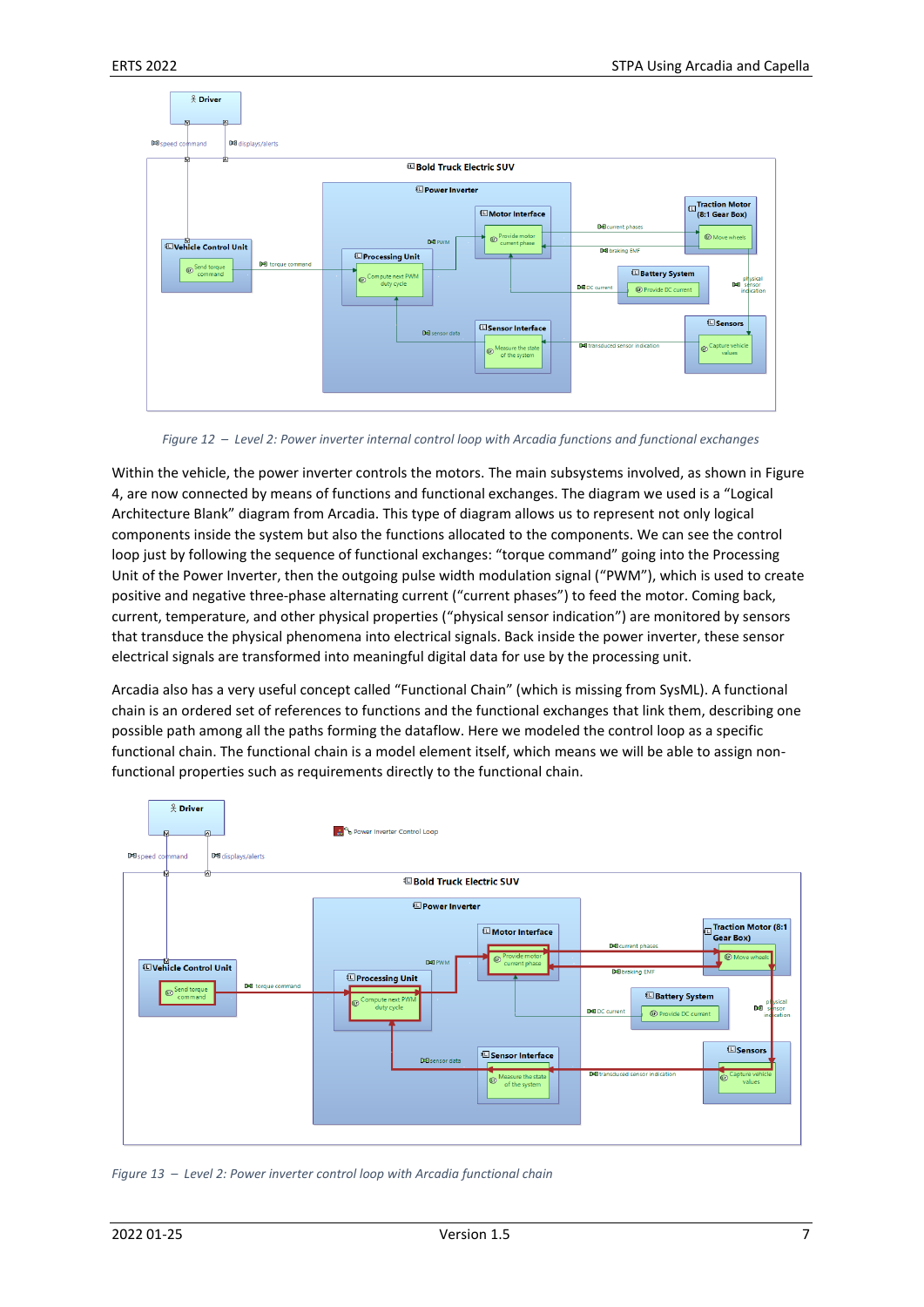For safety analysis (STPA or conventional methods like dependent failure analysis) the Arcadia functional chain is really useful. Essentially, the functional chain allows the safety engineer to depict a use case's flow through the system while showing both information moving between components/functions as well as information being processed within the components/functions. This duality is important because safety-related failures can occur both within the components/functions and also in the path between functions/components.

SysML can partially represent a similar concept, but the SysML internal block diagram does not allow the modeler to depict an item flow *through* a component, making it difficult to unambiguously show the sequential path. SysML sequence diagrams can also be used to some extent, but it is cumbersome to show a path failure inside a lifeline. In SysML it is also difficult to link a failure directly to an item flow or to a message in a sequence diagram. As we will see below, this sort of linking is quite easy in Arcadia.

# STPA Step 3: Identify Unsafe Control Actions

Now we are ready to proceed to the third STPA step: "Identify Unsafe Control Actions".



*Figure 14 – STPA Step 3: Identify Unsafe Control Actions<sup>11</sup>*

An Unsafe Control Action (UCA) is a control action that, in a particular context and worst-case environment, will lead to a hazard. Using Capella and the "Requirements Viewpoint" add-on, we will once again create a new requirement type for unsafe control actions. We can create specialized "UCA" requirements and link them with any Arcadia concept, such as a single link on a functional chain.

Looking at the functional chain shown in [Figure 13](#page-6-0) on page [7,](#page-6-0) when the processing unit sends the pulse width modulated signal (PWM) to the motor interface, this flow can be considered to be a control action "Provide PWM Signal". Using the standard STPA questions, this control action can be mirrored with four potential unsafe control actions.<sup>12</sup>

| Control                                       | <b>Not Providing</b>                         | <b>Providing Causes</b>                         | <b>Too Early, Too</b>                         | <b>Stopped Too</b>                                                                               |
|-----------------------------------------------|----------------------------------------------|-------------------------------------------------|-----------------------------------------------|--------------------------------------------------------------------------------------------------|
| <b>Action</b>                                 | <b>Causes Hazard</b>                         | <b>Hazard</b>                                   | Late, Out of Order                            | Soon, Applied Too Long                                                                           |
| <b>Provide</b><br><b>PWM</b><br><b>Signal</b> | <b>UCA 1 - PWM</b><br>signal not<br>provided | $UCA$ 2 - PWM<br>signal provided<br>erroneously | UCA 3 - PWM<br>signal provided<br>prematurely | UCA 4 - PWM signal halted<br>prematurely<br>UCA 5 - PWM signal provided<br>after vehicle stopped |

*Table 2 - Potential unsafe control actions for Provide PWM Signal*

<sup>&</sup>lt;sup>11</sup> Se[e \[2\]](#page-9-1) Adapted from STPA Handbook Figure 2.14 on page 35

<sup>12</sup> Se[e \[2\]](#page-9-1) STPA Handbook Table 2.3 on page 36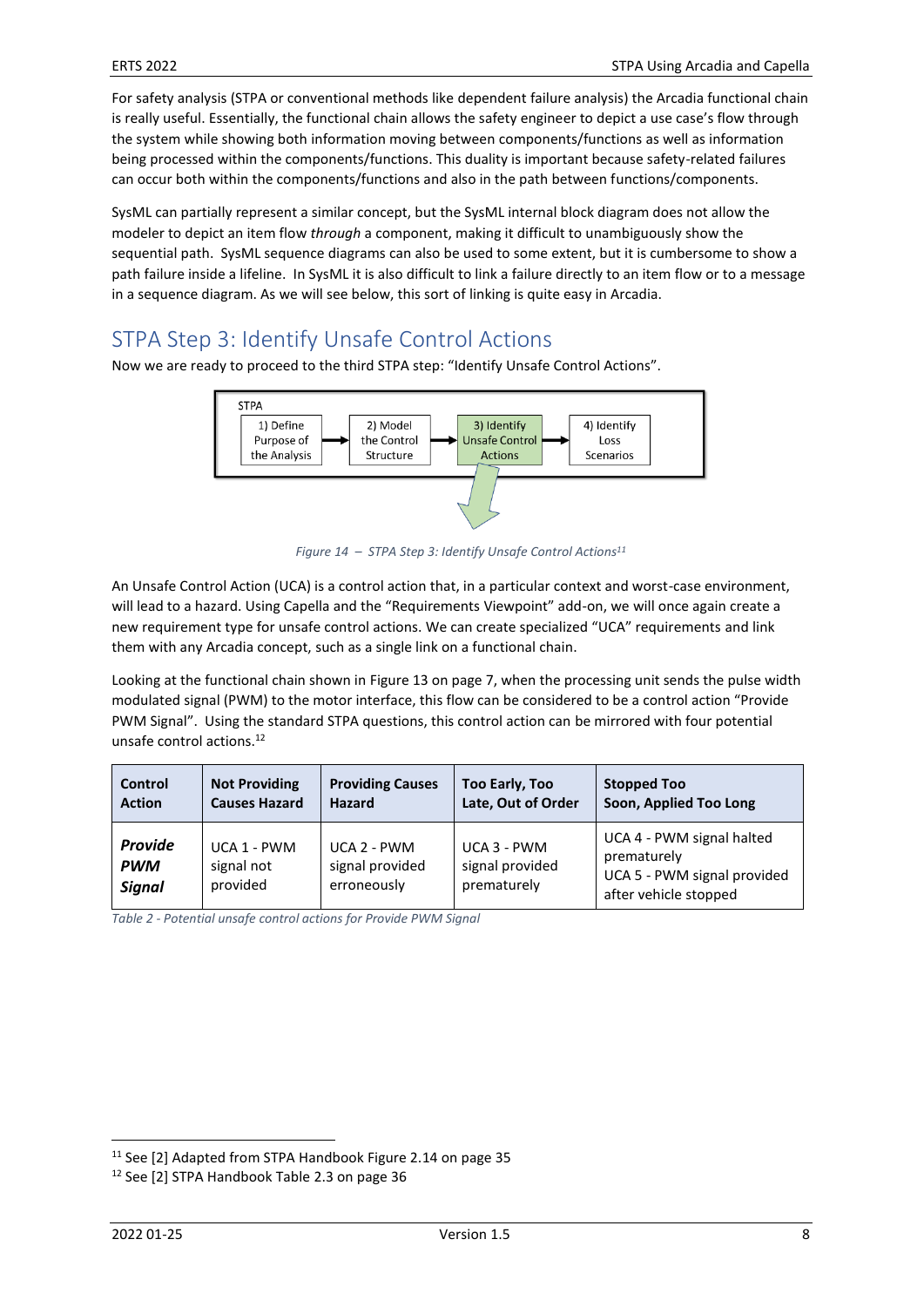

*Figure 15 – Level 2: UCA linked to Arcadia functional chain*

Once identified, the unsafe control action can be linked back to a specific hazard that it causes in a manner similar to the linking of the system constraints to hazards as shown in [Figure 9](#page-5-0) on page [6.](#page-5-0) In the interest of brevity, we have not provided a diagram for this step.

### STPA Step 4: Identify Loss Scenarios

Now we are ready to proceed to the fourth STPA step: "Identify Loss Scenarios".



*Figure 16 – STPA Step 4: Identify loss scenarios<sup>13</sup>*

Loss scenarios are the final step in the STPA analysis technique. This step is where the cause of the hazard comes together with the resulting unsafe control action to cause the hazard. Again, we can create a specialized Arcadia requirement type for the STPA scenario.



*Figure 17 – Failure causes unsafe control action and hence hazard*

<span id="page-8-0"></span><sup>&</sup>lt;sup>13</sup> Se[e \[2\]](#page-9-1) Adapted from STPA Handbook Figure 2.16 on page 42